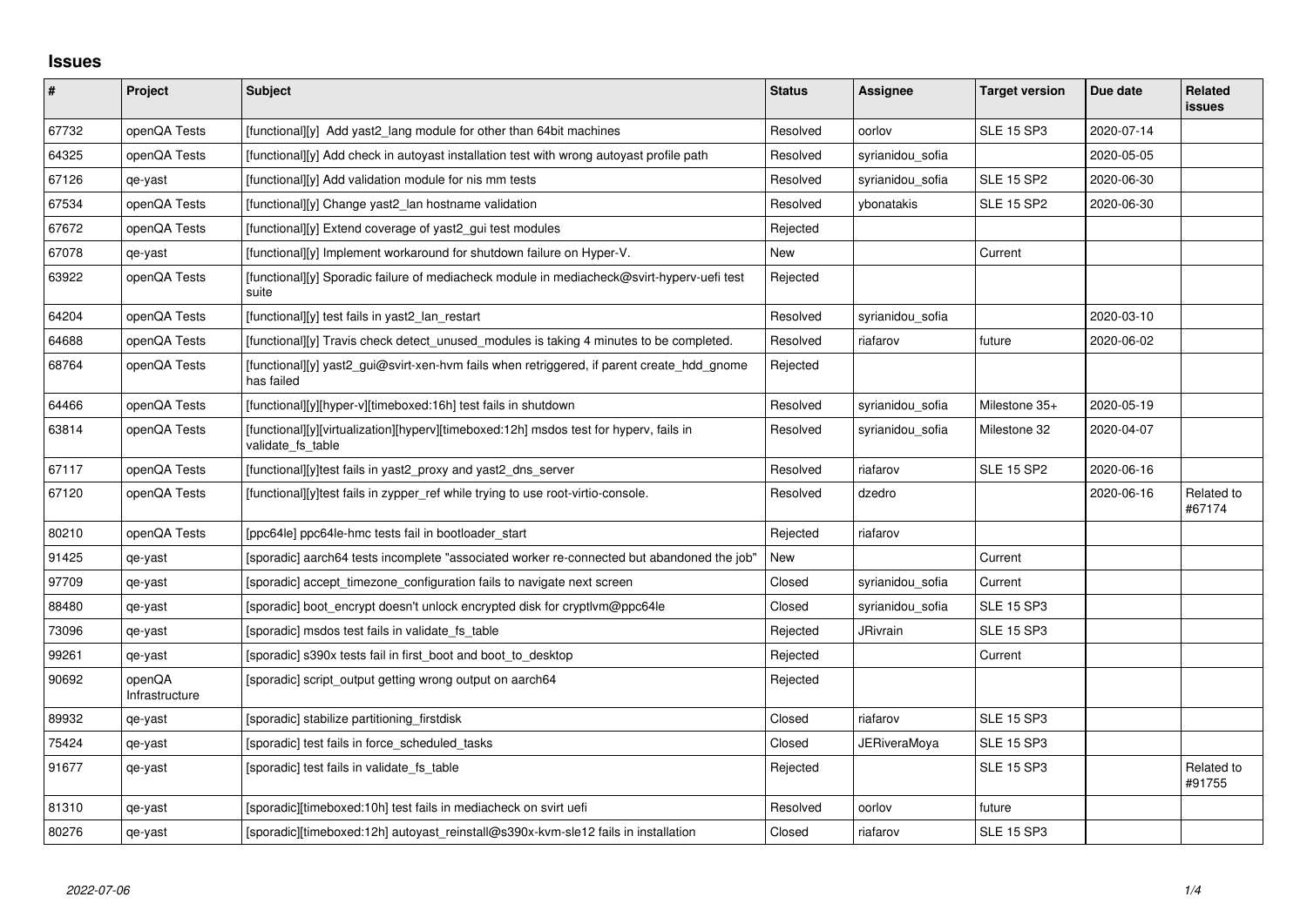| $\vert$ # | Project        | Subject                                                                             | <b>Status</b> | Assignee            | <b>Target version</b> | Due date   | Related<br>issues                                                                                  |
|-----------|----------------|-------------------------------------------------------------------------------------|---------------|---------------------|-----------------------|------------|----------------------------------------------------------------------------------------------------|
| 97331     | qe-yast        | [timebox: 24h] Investigate failure in rebootmgr                                     | Closed        | <b>JERiveraMoya</b> | Current               |            | Related to<br>#98832                                                                               |
| 91350     | qe-yast        | [timeboxed:16h][sporadic] test fails in verify_undelete_snapshots                   | Closed        | riafarov            | <b>SLE 15 SP3</b>     |            |                                                                                                    |
| 67537     | openQA Project | [tools] Not possible to change hostname on Xen tests.                               | Resolved      | okurz               |                       | 2020-06-20 |                                                                                                    |
| 67822     | openQA Project | [tools] When using refspec for svirt-xen-hvm, openQA-SUT-2 fails                    | Resolved      | okurz               |                       | 2020-06-23 |                                                                                                    |
| 72184     | openQA Tests   | [virtualization][y] Select console fails sporadically for svirt-xen-hvm             | New           |                     | future                |            |                                                                                                    |
| 71116     | qe-yast        | [y] Add OpenQA test for OneClickInstall                                             | Closed        | <b>JERiveraMoya</b> | SLE 15 SP3            |            |                                                                                                    |
| 67669     | qe-yast        | [y] Enable yast2_lan_restart_bond module for s390x                                  | New           |                     | future                |            |                                                                                                    |
| 69751     | openQA Tests   | [y] Module validate_encrypt fails on s390x-kvm-sle12                                | Resolved      | riafarov            | <b>SLE 15 SP3</b>     | 2020-09-08 | Has<br>duplicate<br>#69991                                                                         |
| 73093     | qe-yast        | [y] test fails in installation                                                      | Rejected      |                     |                       |            |                                                                                                    |
| 71641     | openQA Tests   | [y] test fails in sshd for ppc64le-hmc-4disk                                        | Resolved      | riafarov            | <b>SLE 15 SP3</b>     | 2020-10-06 |                                                                                                    |
| 71638     | openQA Tests   | [y] test fails in validate fs table                                                 | Rejected      |                     |                       |            |                                                                                                    |
| 69658     | openQA Tests   | [y] test fails in yast2_control_center                                              | Resolved      | riafarov            | <b>SLE 15 SP3</b>     |            |                                                                                                    |
| 67903     | openQA Tests   | [y][functional] Set partial sync for Debug and Source repositories                  | Resolved      | <b>JERiveraMoya</b> | <b>SLE 15 SP3</b>     | 2020-07-14 |                                                                                                    |
| 69655     | qe-yast        | [y][timeboxed:12h] Modify check in autoyast installation test                       | Resolved      | ybonatakis          | <b>SLE 15 SP3</b>     | 2020-10-06 |                                                                                                    |
| 71122     | qe-yast        | [y][timeboxed:12h] Organize and open tickets for yast-matepackage-handler unit test | Resolved      | syrianidou_sofia    | <b>SLE 15 SP3</b>     |            |                                                                                                    |
| 71653     | openQA Tests   | [y][timeboxed:20h] Investigate sporadic failure in prepare_test_data                | Resolved      | syrianidou sofia    | <b>SLE 15 SP3</b>     | 2020-10-06 |                                                                                                    |
| 73306     | qe-yast        | [y][timeboxed:20h] test fails in await_install                                      | Blocked       | <b>JERiveraMoya</b> | Current               |            |                                                                                                    |
| 69634     | qe-yast        | [y][timeboxed:24h] Add unit test for yast-metapackage-handler                       | Resolved      | syrianidou_sofia    | future                |            |                                                                                                    |
| 69754     | openQA Tests   | [y][u] tests fail in bootloader_start for ppc64le - PowerVM workers not available   | Resolved      | szarate             | <b>SLE 15 SP3</b>     |            | Related to<br>#69406.<br>Related to<br>#68980,<br>Related to<br>#68977, Has<br>duplicate<br>#70474 |
| 97766     | qe-yast        | Adapt the order of activation for ZFCP with client for libyui-rest-api              | Closed        | geor                | Current               |            | Related to<br>#98811                                                                               |
| 80272     | qe-yast        | Adapt yast2_expert_partitioner (before: yast2_storage_ng) in ppc64le to use libyui  | Closed        | <b>JERiveraMoya</b> | <b>SLE 15 SP3</b>     |            | Blocked by<br>#80840                                                                               |
| 73474     | qe-yast        | Add more modules to yast2_firstboot                                                 | Closed        | JRivrain            | <b>SLE 15 SP3</b>     |            |                                                                                                    |
| 90350     | qe-yast        | Add yast2 system settings for ncurses                                               | New           |                     | future                |            |                                                                                                    |
| 80212     | qe-yast        | Adjust cryptlvm scenario for the UI changes in the Expert Partitioner               | Rejected      | riafarov            | <b>SLE 15 SP3</b>     |            |                                                                                                    |
| 80216     | qe-yast        | Adjust home_encrypted scenario for the UI changes in the Expert Partitioner         | Resolved      | syrianidou_sofia    | <b>SLE 15 SP3</b>     |            |                                                                                                    |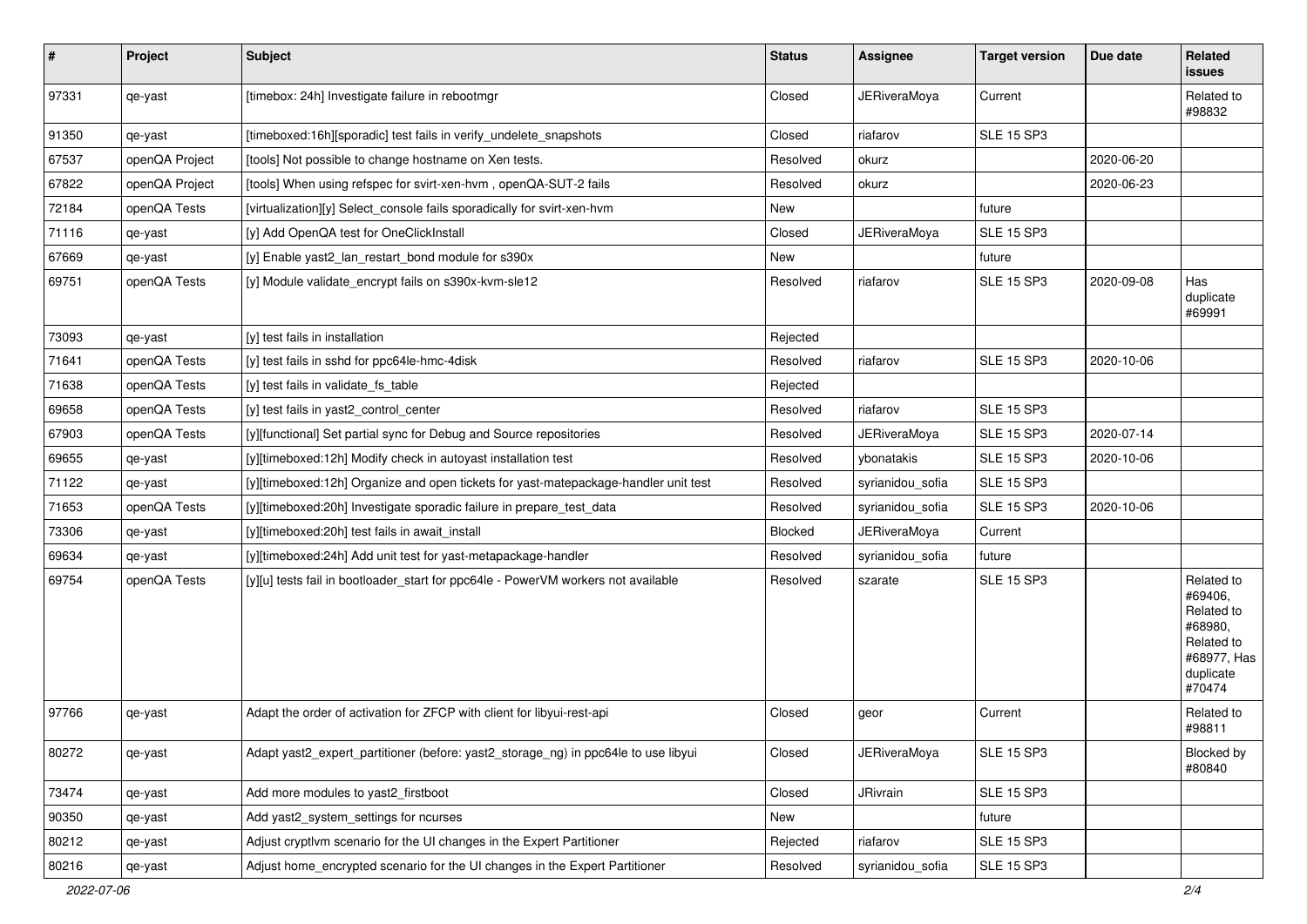| #      | Project        | <b>Subject</b>                                                                               | <b>Status</b> | Assignee            | <b>Target version</b> | Due date | Related<br>issues                             |
|--------|----------------|----------------------------------------------------------------------------------------------|---------------|---------------------|-----------------------|----------|-----------------------------------------------|
| 80204  | qe-yast        | Adjust lvm+resize_root scenario for the UI changes in the Expert Partitioner                 | Closed        | riafarov            | <b>SLE 15 SP3</b>     |          |                                               |
| 80206  | qe-yast        | Adjust msdos scenario for the UI changes in the Expert Partitioner                           | Closed        | JRivrain            | <b>SLE 15 SP3</b>     |          |                                               |
| 62243  | openQA Project | After latest updates, openQA has problematic behavior on Dell Precision 5810                 | Resolved      | okurz               | Done                  |          | Related to<br>#62015,<br>Copied to<br>#62567  |
| 95551  | qe-yast        | autologin_yast test fails in first_boot                                                      | Closed        | syrianidou_sofia    | Current               |          |                                               |
| 97325  | qe-yast        | Collect logs in autoyast_reinstall when failing detecting disk after installation            | Closed        | geor                | Current               |          |                                               |
| 87646  | qe-yast        | Create autoyast test using btrfs quota limit                                                 | Closed        | oorlov              | <b>SLE 15 SP3</b>     |          |                                               |
| 93641  | qe-yast        | Create schedules for opensuse test suites                                                    | Closed        | JRivrain            | <b>SLE 15 SP3</b>     |          | Related to<br>#94069,<br>Related to<br>#92479 |
| 93411  | qe-yast        | Create test cases for Language, Keyboard and Product Selection                               | Closed        | syrianidou_sofia    | <b>SLE 15 SP3</b>     |          |                                               |
| 102074 | qe-yast        | Create test scenario for displaying a custom proposal set during ay installation             | New           |                     | Current               |          |                                               |
| 92245  | qe-yast        | Create textmode qcow with libyui pre-installed                                               | New           |                     | Current               |          |                                               |
| 92242  | qe-yast        | Create the conditions for libyui tests on textmode running system                            | Rejected      |                     |                       |          |                                               |
| 97229  | qe-yast        | Create workaround for s390x polkit unexpected popup                                          | Rejected      |                     | Current               |          |                                               |
| 73471  | qe-yast        | Enable yast2_firstboot in textmode                                                           | Closed        | JRivrain            | <b>SLE 15 SP3</b>     |          |                                               |
| 95392  | qe-yast        | Expand functionality of prepare_profile module                                               | Closed        | <b>JERiveraMoya</b> | Current               |          |                                               |
| 80474  | qe-yast        | Implement check for emergency shell in case bootloader is stuck                              | New           |                     | future                |          |                                               |
| 93029  | qe-yast        | Implement test module for Product selection using LibyuiClient in YaST Job Group             | Closed        | <b>JERiveraMoya</b> | <b>SLE 15 SP3</b>     |          |                                               |
| 102638 | qe-yast        | Investigate black screen between lockscreen                                                  | Closed        | dzedro              | Current               |          |                                               |
| 91830  | qe-yast        | Investigate if a change of DH version for TLS negotiation can fix 'remote_controller' module | Resolved      | oorlov              | <b>SLE 15 SP3</b>     |          |                                               |
| 99063  | qe-yast        | Investigate which functions from older OOP installation framework are used in libyui         | New           |                     | Current               |          |                                               |
| 73642  | qe-yast        | Modify allmodules+allpatterns+registration test suite                                        | Closed        | riafarov            | <b>SLE 15 SP3</b>     |          | Related to<br>#73645                          |
| 73477  | qe-yast        | Modify firstboot configuration for yast2_firstboot_custom                                    | Closed        | JRivrain            | <b>SLE 15 SP3</b>     |          |                                               |
| 87725  | openQA Project | MULTIPATH backend variable doesn't set HDDMODEL for aarch64                                  | New           |                     | future                |          |                                               |
| 97760  | qe-yast        | Rewrite workaround for scrolling for bsc#1189550                                             | Closed        | <b>JERiveraMoya</b> | Current               |          |                                               |
| 63460  | openQA Tests   | serial console stopped working on hyperv                                                     | Rejected      | okurz               |                       |          |                                               |
| 90851  | qe-yast        | SLE 15 SP3 Release Candidate 2 exploratory testing                                           | Resolved      | syrianidou_sofia    |                       |          |                                               |
| 73363  | qe-yast        | sporadic failure for btrfs libstorage-ng@64bit-ipmi                                          | Closed        | riafarov            | <b>SLE 15 SP3</b>     |          |                                               |
| 80220  | qe-yast        | test choses wrong product for installation                                                   | Rejected      | riafarov            | <b>SLE 15 SP3</b>     |          |                                               |
| 98556  | qe-yast        | test fails in consoletest_finish for minimalx Desktop                                        | New           |                     | Current               |          |                                               |